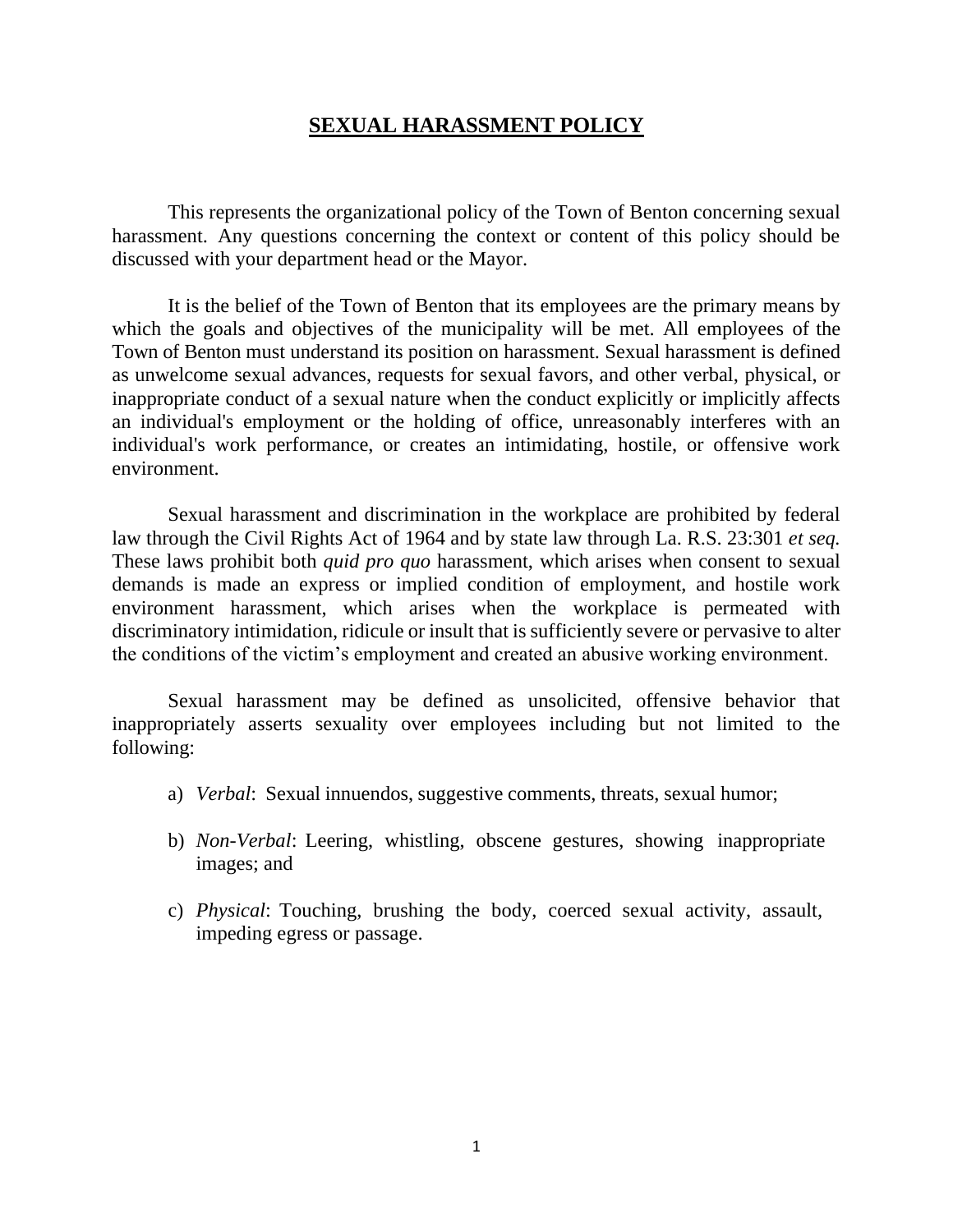Sexual harassment and discrimination in the workplace shall not be tolerated and the Town of Benton will take appropriate action to end any such harassment and/or prevent the recurrence of any such misconduct.

If a person's behavior makes an employee uncomfortable, the employee should feel free to immediately advise the person that, in the employee's opinion, the behavior is inappropriate, and that the employee would like it stopped.

Any employee of the Town of Benton may file a complaint of sexual harassment. Any employee who believes he or she has been subjected to unlawful sexual harassment, or has been retaliated against for reporting such activities or assisting in a related investigation of such activities, must report the alleged act immediately or as soon as possible to Stephanie Collier and/ or Shonta Neal. It is not necessary for an employee to complain to an offending supervisor in order to report sexual harassment. If, for whatever reason, the employee does not feel that the persons named in this paragraph are suitable persons to whom to report the incident, the employee should contact the mayor [provide contact information for mayor here].

Whether or not a particular incident is sexual harassment requires a complete factual investigation, and the Town of Benton will conduct such investigations on all complaints in a manner so as not to cause any serious effect on innocent employees who either file a complaint and/or may be the subject of a filed complaint. In all instances, a prompt and thorough investigation will take place, giving careful consideration to protect the rights and dignity of all persons involved.

It is mandatory that *all parties* to an allegation of sexual harassment participate in the investigation of the incident, and cooperation in the investigation of claims of harassment is an express element of each employee's employment with the Town of Benton. The Town of Benton will take those steps it feels necessary to resolve the problem, which may include verbal or written reprimand, suspension or termination.

The Town of Benton will investigate by gathering information, in as confidential a manner as possible, given the need to investigate the complaint, from all concerned parties, and it will not retaliate against any employee as a result of reports of alleged harassment or cooperation with any investigation. The Town of Benton may consult its legal representative for assistance in determining whether conduct that has occurred does in fact constitute sexual harassment. The Town of Benton may also make subsequent inquiries from time to time to ensure offensive conduct does not resume and/or that the subject of such harassment has not suffered any retaliation.

No retaliation of any kind will be tolerated because an employee in good faith reports an incident of suspected harassment. The supervisor, or other person to whom the